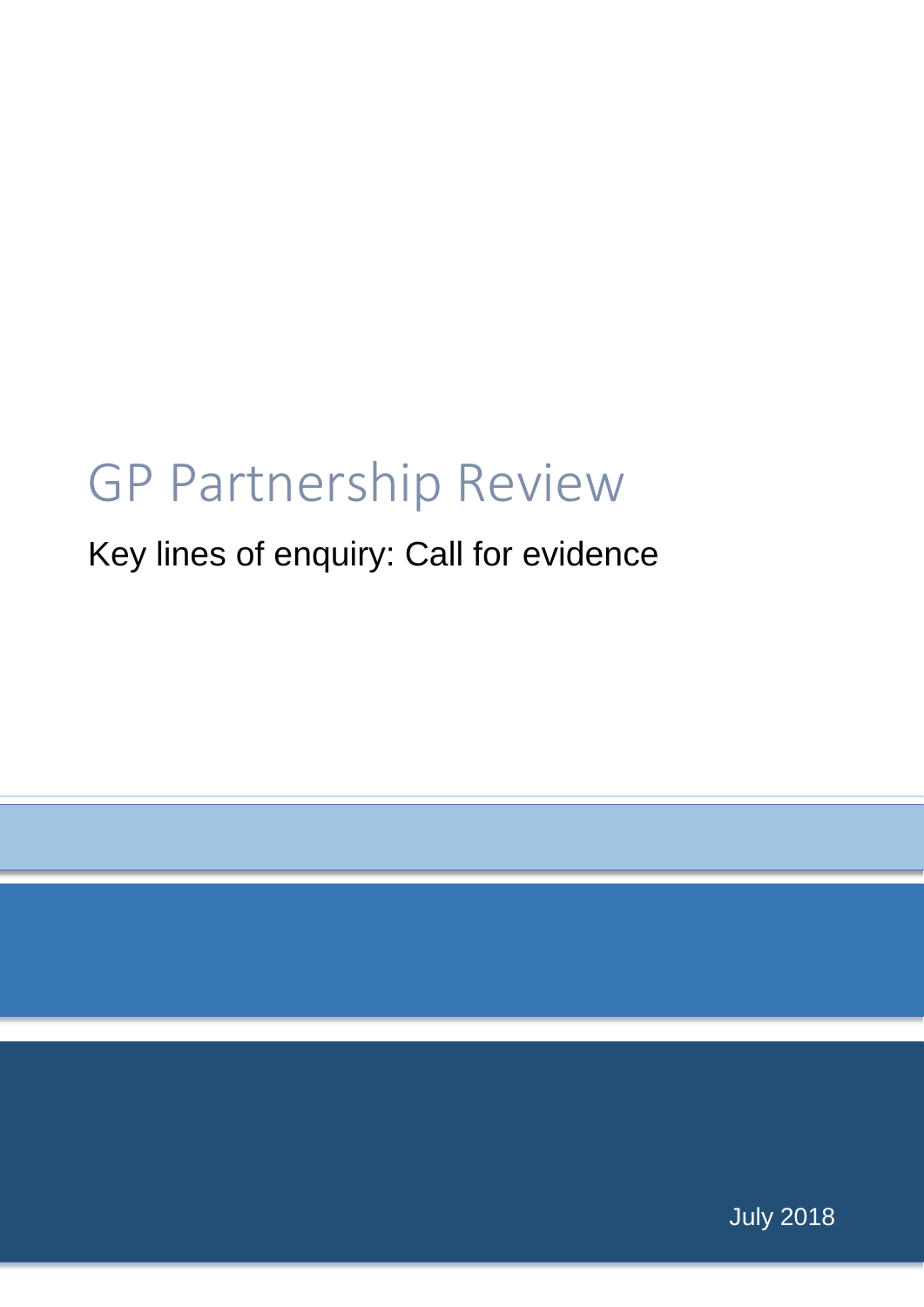You may re-use the text of this document (not including logos) free of charge in any format or medium, under the terms of the Open Government Licence. To view this licence, visit [www.nationalarchives.gov.uk/doc/open-government-licence/](http://www.nationalarchives.gov.uk/doc/open-government-licence/)

© Crown copyright 2018

Published to gov.uk, in PDF format only.

[www.gov.uk/dh](http://www.gov.uk/dh)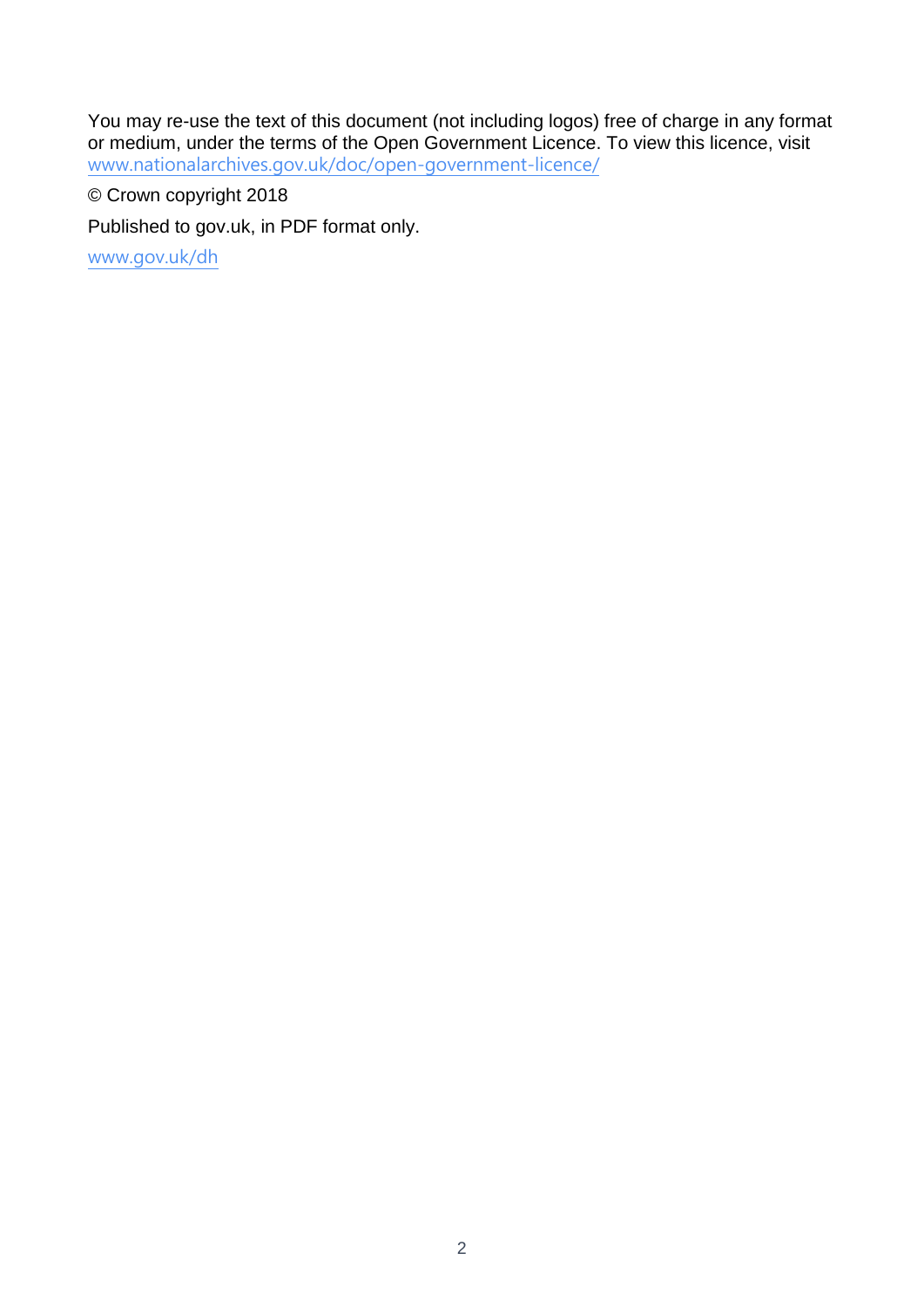# GP Partnership Review

### Key lines of enquiry: call for evidence

**Prepared by Dr Nigel Watson MBE MBBS FRCGP**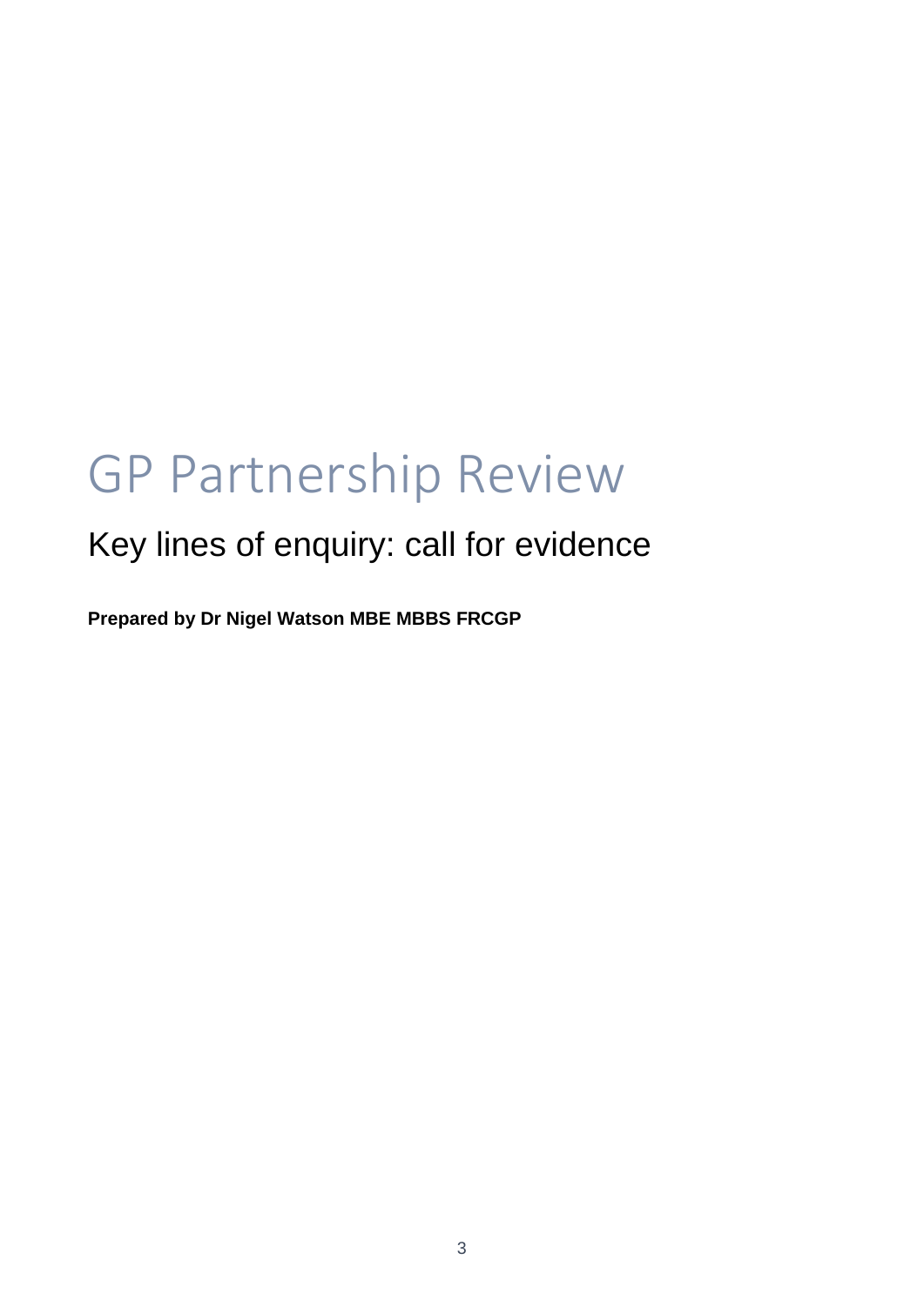### Contents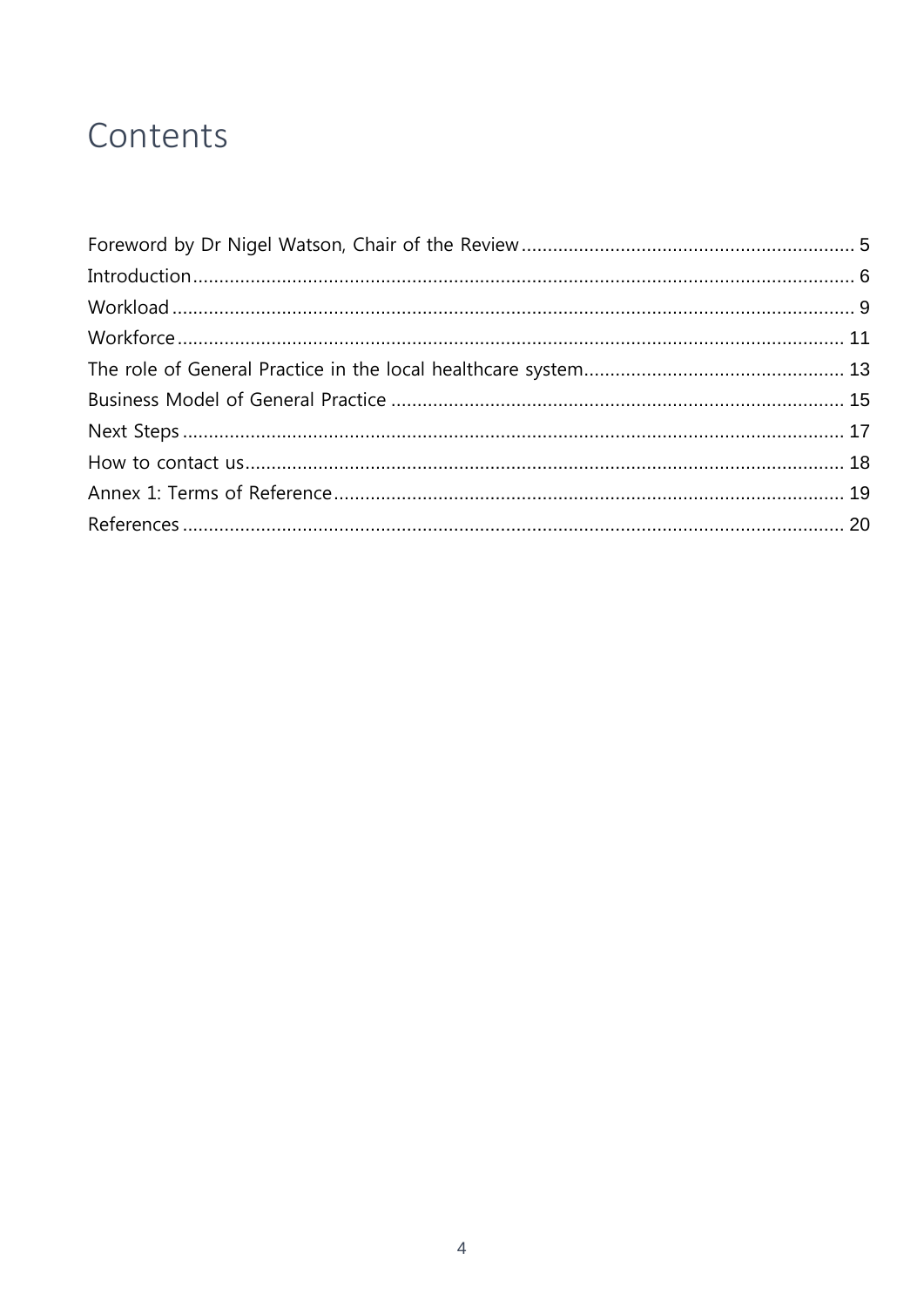## <span id="page-4-0"></span>Foreword by Dr Nigel Watson, Chair of the Review

In May this year Jeremy Hunt, Secretary of State for Health and Social Care, asked me to Chair a review of the partnership model of general practice. The review will examine the challenges facing the partnership model and consider how best to reinvigorate and equip it to help lead the transformation of general practice for the future. It is an honour and privilege to take on this role; however I do not underestimate the enormity of the task ahead.



I have been a partner in a GP practice for over 30 years and an LMC Chairman and Chief Executive for over 20 years. I understand the daily challenge that GPs and their staff face and have experience of the changing fortunes of GP partnerships.

Our role as GP partners is unique, we are highly skilled consultants in primary care and we are business men and women. It is my view that this dual role is a key driver in the success of the partnership model, alongside our ability to innovate and to deliver rapid change for our patients and local population.

I strongly believe that the partnership model of general practice has not reached the end of the road. It predates the NHS and has evolved to support changing population needs, and will do so in the future. However, it is important to recognise that this model is not the only way to deliver care. We are learning from new models of care, and federations, super partnerships and other models all have a place in primary care.

I will be working closely with the Department of Health and Social Care, NHS England, the Royal College of General Practitioners (RCGP) and the General Practitioners Committee (GPC) of the BMA to develop recommendations to address the challenges we face.

Further details of how you can get involved are set out at the end of the document. I would encourage you to consider the key lines of enquiry and submit your views, or to come and meet us at one of our LMC events. It's our future; and it is up to us to shape it.

Dr Nigel Watson

Independent Chair GP Partnership Review GP and Managing Partner, the Arnewood Practice, New Milton, Hants Chief Executive, Wessex Local Medical Committee Member of the General Practitioners Committee of the BMA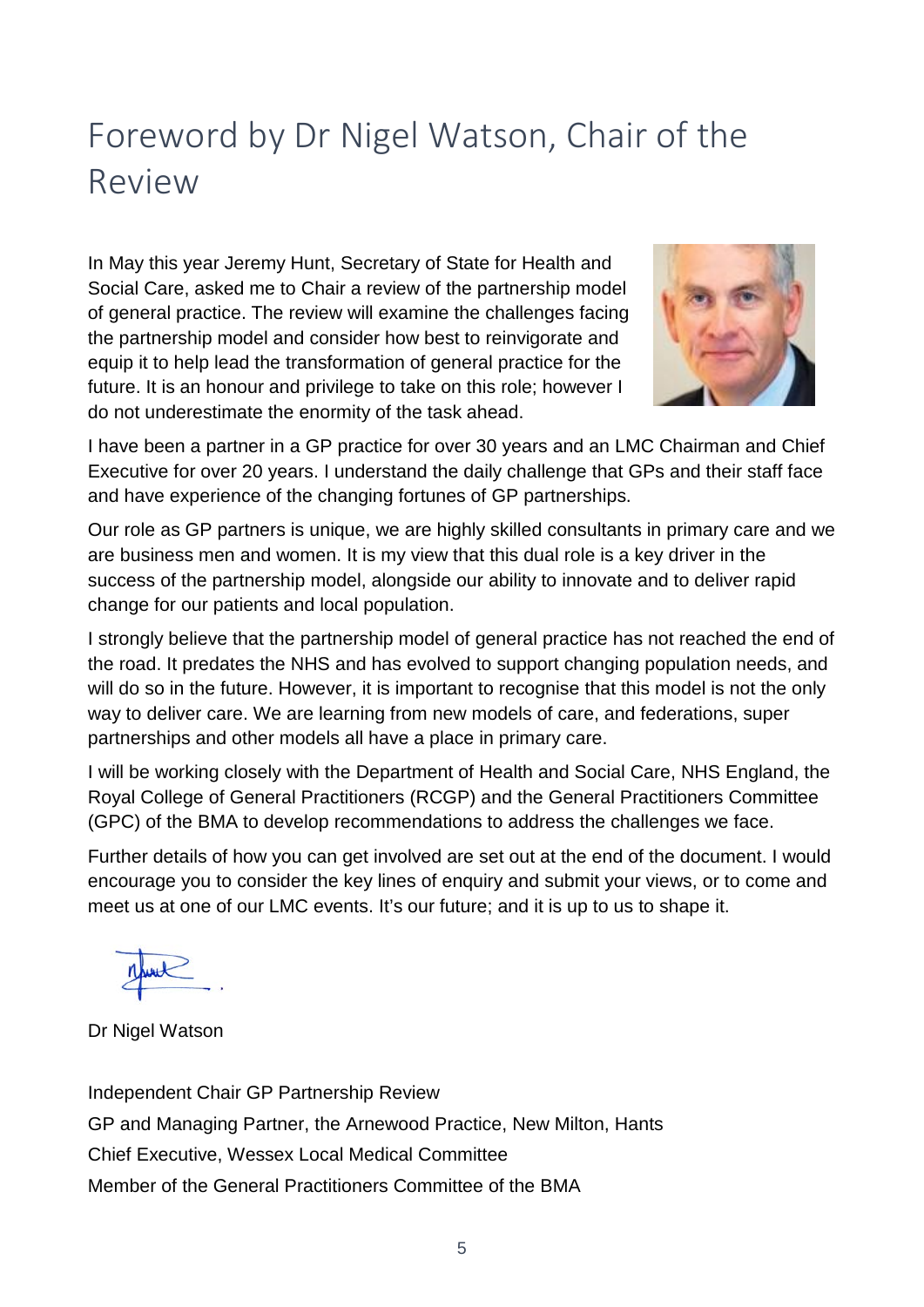### <span id="page-5-0"></span>Introduction

#### View from the Chair

The strengths of general practice include the holistic and patient centred approach to care, providing care 'from cradle to grave', with a lifelong electronic healthcare record, responsibility to a defined population (the registered list), knowledge of the community and family, being the specialist generalist and having the skill and knowledge to manage clinical risk.

But if this describes the strengths of general practice, what more does the partnership model add to this?

The partnership is a small business and has the freedom to innovate and implement change at pace. There is often a strong connection of accountability and responsibility to the community the practice serves. The partners have the desire to ensure their business is a success and will therefore go above and beyond what would be contractually required of them. GP partnerships provide exceptional value for money - [paid less than £3 per](https://digital.nhs.uk/data-and-information/publications/statistical/nhs-payments-to-general-practice/nhs-payments-to-general-practice-england-2016-17)  [week per patient to provide unlimited access to the population we serve.](https://digital.nhs.uk/data-and-information/publications/statistical/nhs-payments-to-general-practice/nhs-payments-to-general-practice-england-2016-17)





We are not starting from a blank page. Work has already been undertaken by NHS England, the GPC and the RCGP to try and address the challenges facing general practice. Other work currently under way across the Department of Health and Social Care, NHS England, the BMA and the RCGP will also feed into this review.

Together these publications and reviews include:

- The [GP Forward View \(GPFV\)](http://www.england.nhs.uk/gp/gpfv/) produced by NHS England<sup>[ii](#page-19-1)</sup>
- The [Government's commitment to introduce a State backed Indemnity Scheme](http://www.gov.uk/government/news/gp-indemnity-development-of-state-backed-scheme-for-england) for GPs and others working in Primary Care<sup>[iii](#page-19-2)</sup>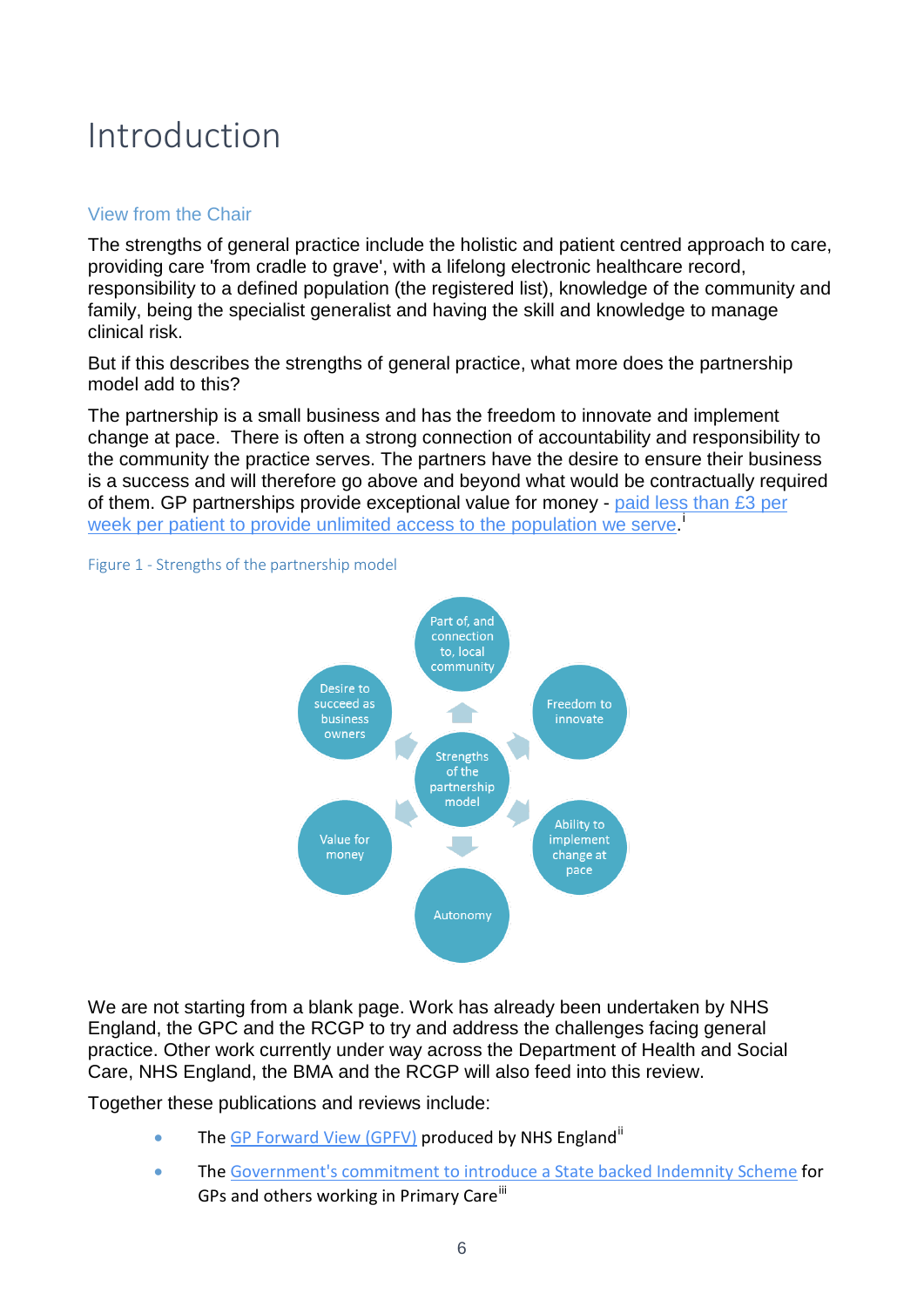- **•** General Practice premises policy review
- NHS 70th Birthday and the Government's commitment to a long term NHS plan and funding settlement
- GMS Contract negotiations for 2019/20 and beyond
- The publication of the Doctors and Dentists Review Body report 2018 (DDRB)
- RCGP's ongoing project for 2018/19 [A Future Vision for General Practice](http://www.rcgp.org.uk/policy/rcgp-policy-areas/general-practice-2022.aspx%20()<sup>[iv](#page-19-3)</sup>
- GPC [Urgent Prescription for general practice,](http://www.bma.org.uk/collective-voice/influence/key-negotiations/training-and-workforce/urgent-prescription-for-general-practice) and the Sa[v](#page-19-4)ing General Practice [Campaign](http://www.bma.org.uk/collective-voice/influence/key-negotiations/training-and-workforce/saving-general-practice)<sup>[vi](#page-19-5)</sup>

Figure 2 - [Understanding the pressures in general practice](http://www.kingsfund.org.uk/projects/pressures-in-general-practice) (Source: The King's Fund)<sup>[vii](#page-19-6)</sup>

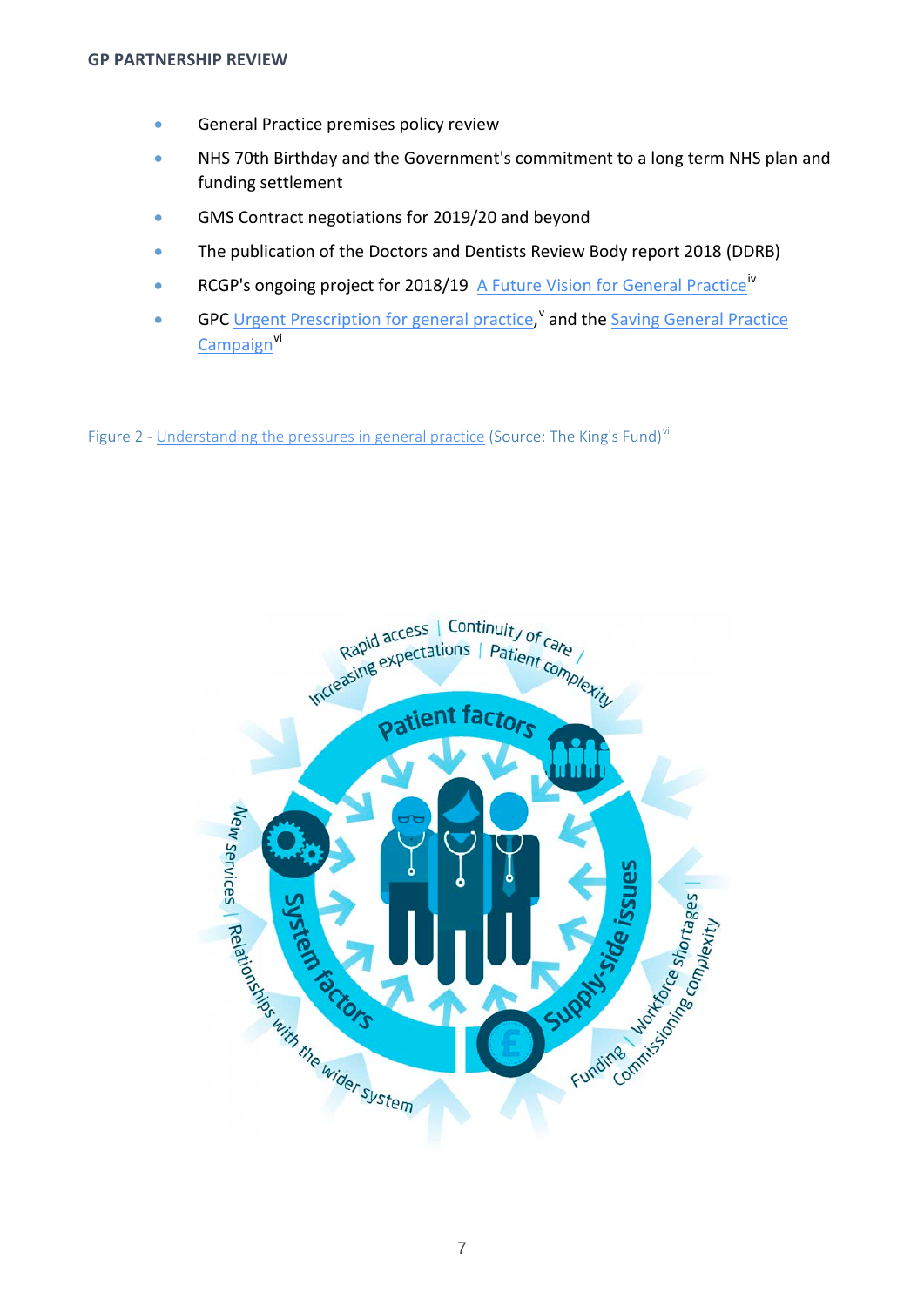This is not an exhaustive list but demonstrates that any review of the partnership model of general practice cannot be considered in isolation.

The starting point for the GP Partnership Review will be to consider our 'Key Lines of Enquiry', informed by this context. Our intention is that these lines of enquiry will develop as the review progresses.

There are also several overarching questions which are relevant to all of these thematic areas.

#### Key questions

1. What can we learn from other industries and sectors who operate in a partnership model?

For example, how have other partnership models reduced or increased workload? How have other sectors successfully mitigated risk and liabilities for individuals in a partnership?

- 2. How do the evidence and possible solutions differ for GPs at the early, middle and latter stages of their career?
- 3. How do the evidence and possible solutions differ between urban and rural areas?
- 4. What local examples of good practice exist that we could share more widely?
- 5. What role could digital technology and data play in supporting the partnership model?

For example, what more can technology do to support workload management? What support do GPs need to use digital technology and data effectively?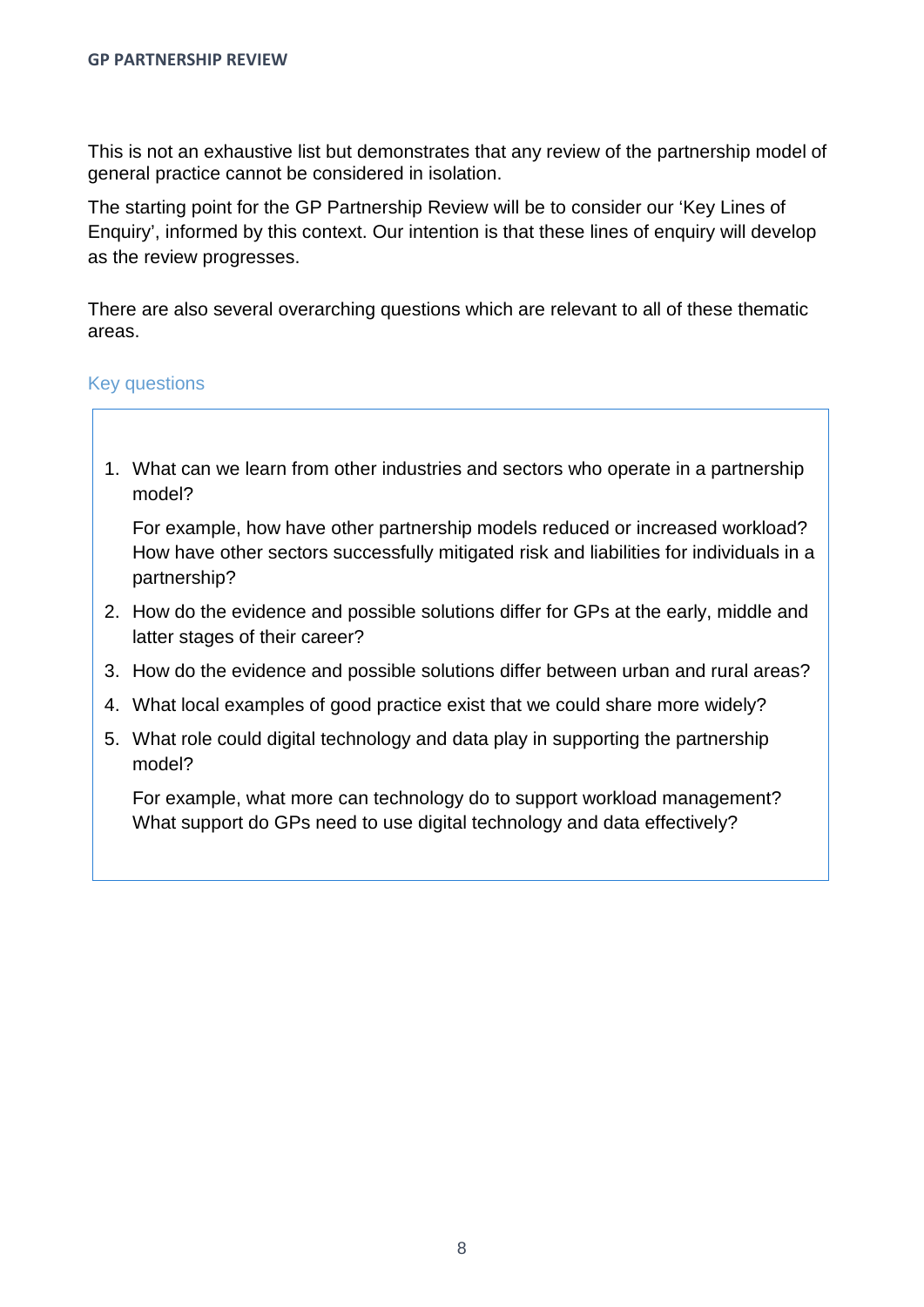### <span id="page-8-0"></span>Workload

#### View from the Chair

I regularly hear from fellow GPs that the working day has become longer, more intense and all too often unmanageable. The clinical workload is changing to reflect population demographics and patient expectations and behaviours, as well as the increasing administrative workload. For example, partners can be faced with overly bureaucratic payment systems, the complexity of multiple contracts, and system navigation.

However, the workload issue is not limited to the partners in the practice. Salaried GPs, Practice Nurses, Practice Managers and other staff who work for the practice have also reported rising and more complex workload. If the workload and intensity is too great, this will impact on the quality of the care we are able to provide.

We can deliver more capacity by embedding a wider workforce in general practice either individually or as part of a team. This could include pharmacists, mental health workers, musculoskeletal (MSK), frailty, diabetes, respiratory specialist professionals, and children's services. Digital technology is a key enabler in this area. However, we cannot get away from the fact that we need to recruit more GPs, and this will only happen if we can ensure workload is under control and manageable.

#### What do we know?

- Workloads have increased and have reached levels that are unmanageable for many GPs. The [2017 GP Work](http://blogs.lshtm.ac.uk/prucomm/files/2018/05/Ninth-National-GP-Worklife-Survey.pdf) life Survey found that increasing workloads were the number one source of job stress, with 92% of respondents reporting considerable or high pressure.<sup>[viii](#page-19-7)</sup>
- <span id="page-8-1"></span>• Surveys of GPs show that they feel that the intensity and demands of their work have increased. [47% of GPs said that they very often worked or trained outside](http://www.bma.org.uk/collective-voice/policy-and-research/education-training-and-workforce/quarterly-survey/quarterly-survey-results/quarterly-survey-q1-2018)  their regular [hours, compared to 33% of hospital consultants and 25% of junior](http://www.bma.org.uk/collective-voice/policy-and-research/education-training-and-workforce/quarterly-survey/quarterly-survey-results/quarterly-survey-q1-2018)  [doctors.](http://www.bma.org.uk/collective-voice/policy-and-research/education-training-and-workforce/quarterly-survey/quarterly-survey-results/quarterly-survey-q1-2018)<sup>[ix](#page-19-8)</sup>
- Increases in workload are only partially due to increased demand and demographic changes.
- GPs reported that over a quarter of their appointments could be dealt with by other health professionals within the practice.
- GPs report low and falling morale.
- [Patient satisfaction has always been high in relation to general practice](https://gp-patient.co.uk/surveysandreports): 85% in 2017; however, [this has fallen significantly over the last 2 years.](https://gp-patient.co.uk/surveysandreports)<sup>8</sup>
- Consultation rates continue to rise, and the average time of consulting continues to increase including complexity of consultations.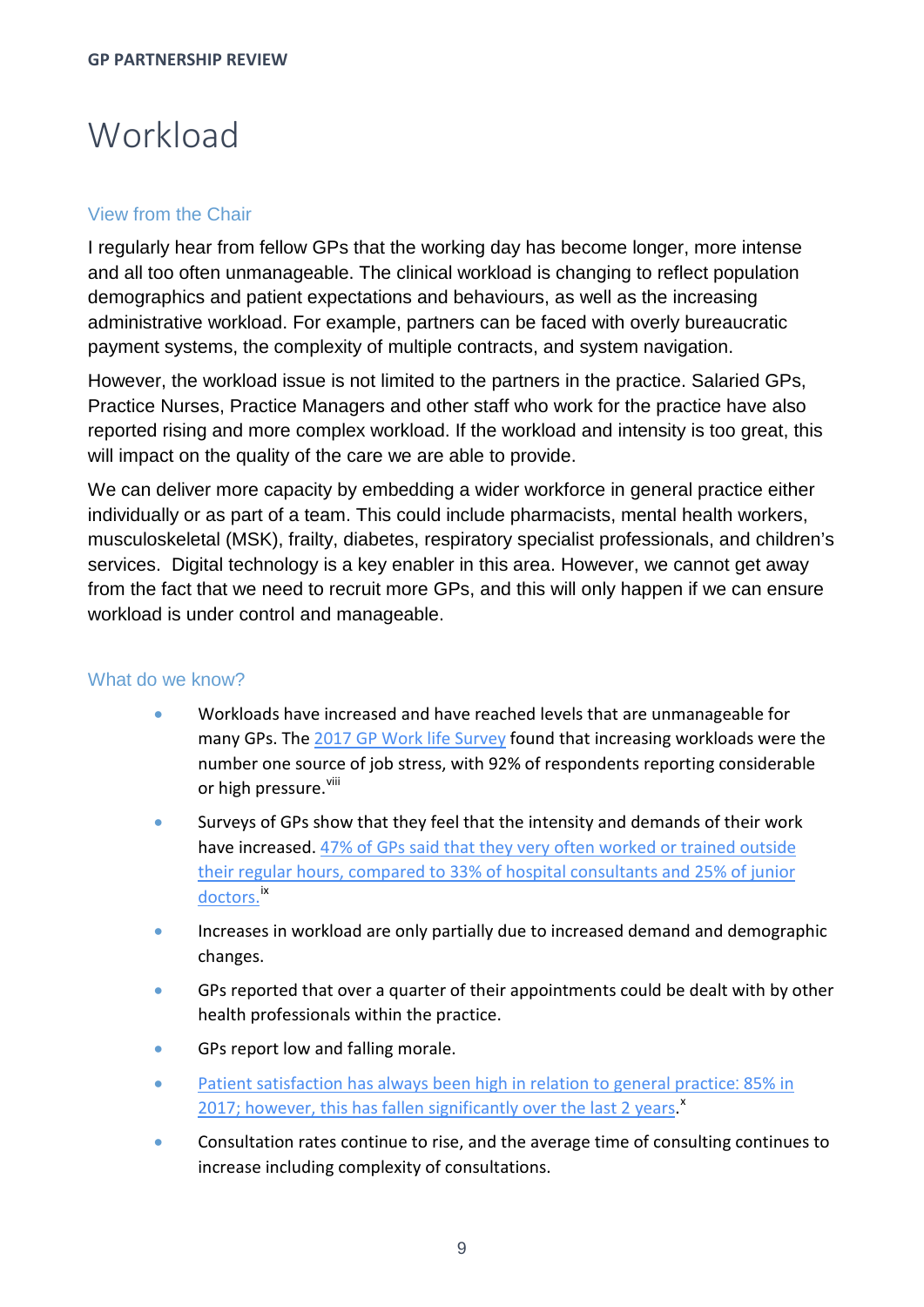#### **GP PARTNERSHIP REVIEW**

#### Figure 3 - Sources and levels of job stress for GPs in England, 2017



- 6. What do partners, salaried GPs and other staff think are the biggest burdens on their clinical workload, and administrative workload?
- 7. What innovative models have been put in place to help and have they worked?
- <span id="page-9-0"></span>8. How can we best share learning from what has worked to reduce workload burden for partnerships?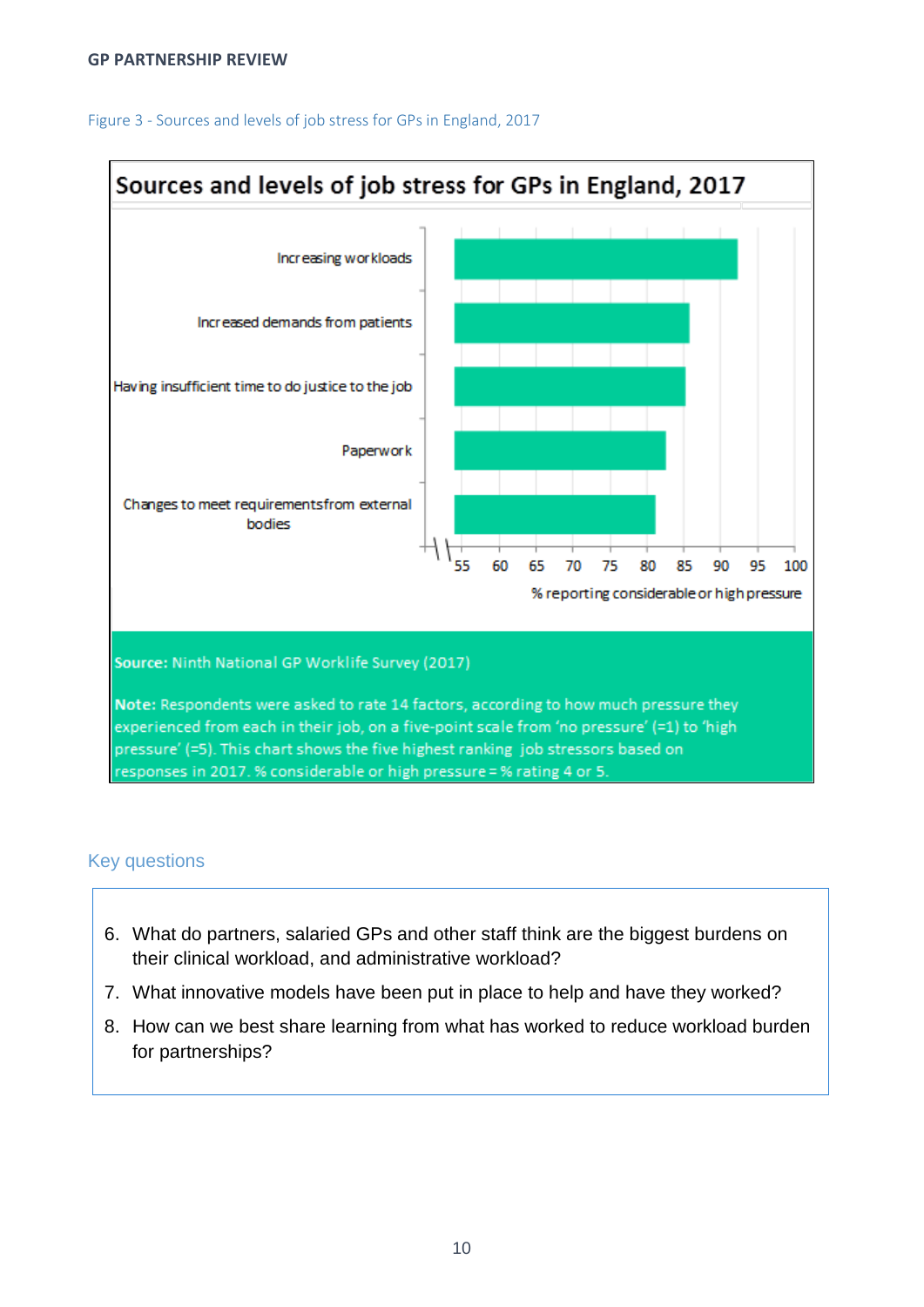### **Workforce**

#### View from the Chair

In 2017 we saw a record number of doctors entering GP training, yet [the latest national GP](https://digital.nhs.uk/data-and-information/publications/statistical/general-and-personal-medical-services/final-31-december-2017-and-provisional-31-march-2018-experimental-statistics)  workforce figures show an 8% [reduction in the number of GP partners since March 2016.](https://digital.nhs.uk/data-and-information/publications/statistical/general-and-personal-medical-services/final-31-december-2017-and-provisional-31-march-2018-experimental-statistics)<sup>[xi](#page-19-10)</sup> We have also seen an increase in non-clinical staff working in practices since September 2015 and although this is positive, numbers are not sufficient to meet the rising demand. These figures do not reflect the significant recruitment and retention issues with practice nursing.

Becoming a partner is a huge commitment, and younger GPs want to feel confident about the future and supported in taking on that responsibility. Currently, training does not prepare young GPs for the non-clinical aspects of partnership, for taking on risk of premises and employment of staff and for a wider role in the community. However, while many of the younger GPs I have spoken to so far do not want to take on a partnership immediately, most would consider this in the future.

We are struggling to retain GP partners at all stages of their careers. Workload has a huge impact on decisions to leave practice and [in 2017 30% of partners stated that there was a](http://blogs.lshtm.ac.uk/prucomm/files/2018/05/Ninth-National-GP-Worklife-Survey.pdf)  [high likelihood that they would leave direct](http://blogs.lshtm.ac.uk/prucomm/files/2018/05/Ninth-National-GP-Worklife-Survey.pdf) patient care within five years.<sup>[viii](#page-8-1)</sup> We cannot continue to lose partners at this rate if we believe the partnership model will continue to have a role in the future NHS. We need to consider what more we can do, and different ways of working to ensure we can retain the experience and expertise of this group.

Locum GPs provide a valuable service to help and support individual practices, to cover absences due to holiday, sickness, or other reasons when a practice does not have the capacity to meet their patient demand.

Working as a locum can be seen as offering more flexibility, greater control of workload and offer less risk than being a partner. However, where recruitment of locum GPs is occurring due to practices being unable to substantively recruit, this is a concern, as growth in the locum workforce will be at the cost of stability in practices and the ability for practices to deliver continuity of care.

A [recent review in the BMJ showed that continuity of care with a GP was associated with](https://bmjopen.bmj.com/content/8/6/e021161)  [lower mortality rates,](https://bmjopen.bmj.com/content/8/6/e021161) as well as increased patient satisfaction, increased take up of health promotion, greater adherence to medical advice and a reduction in the use of hospitalbased services.<sup>[xii](#page-19-11)</sup> Continuity of care is therefore a fundamental aspect of any successful GP partnership whether delivered by GP Partners, Salaried GPs, Practice Nurses or other allied healthcare professionals.

General practice as a career is changing. As a GP there are many opportunities across primary, secondary and community care, as well as system leadership. I believe it's an exciting time to be a GP.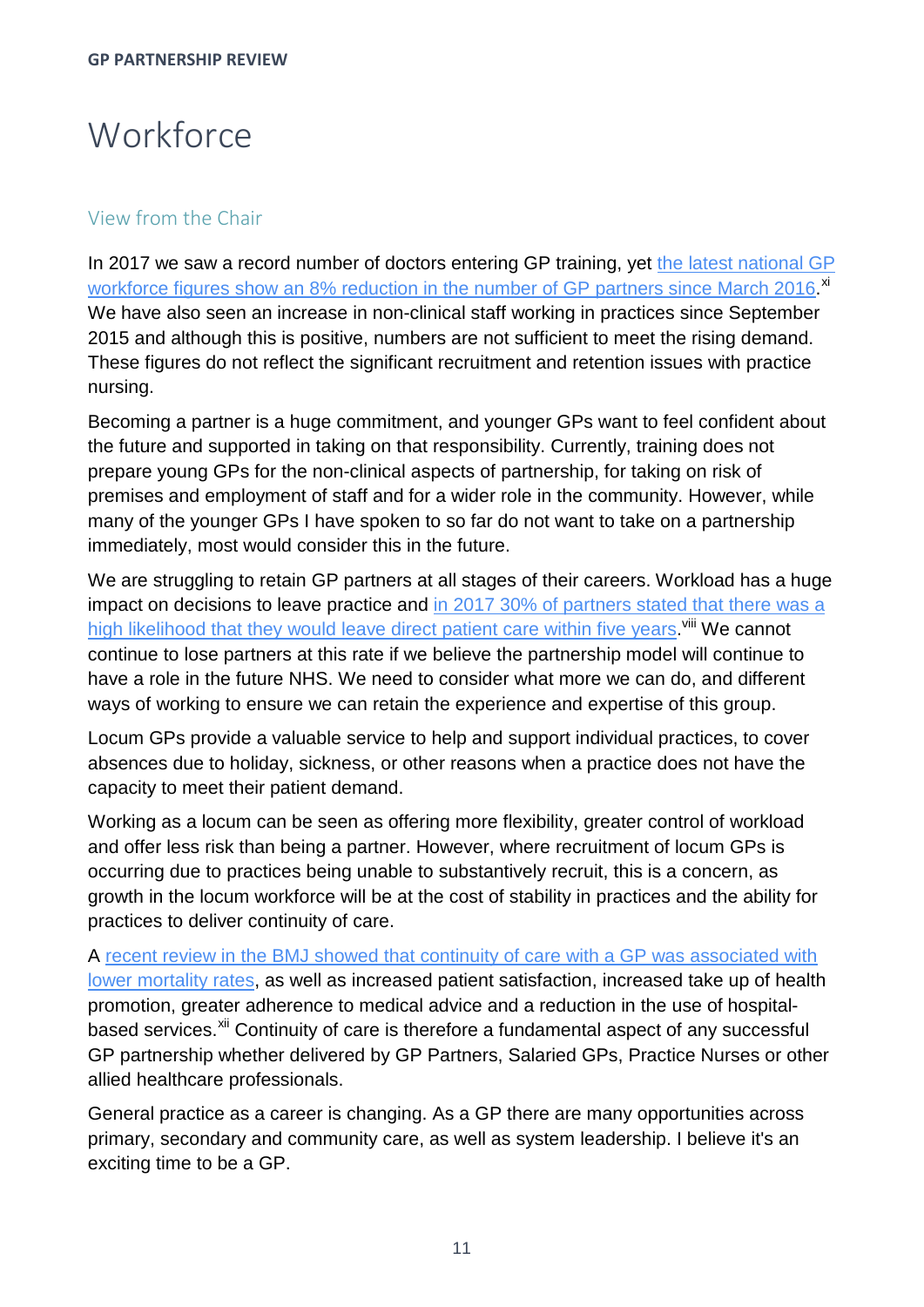The GP is the Consultant in Primary Care and is a specialist generalist. I believe that we need to ensure GPs have equal status with our hospital colleagues, and I am keen to explore this issue further.

#### What do we know?

- Headcount in terms of GP Trainees is increasing.
- However headcount is falling in terms of GPs (excluding locums and trainees), and due to falling participation rates there is an even steeper loss in full time equivalent workforce.
- GPs leaving/intentions to quit are increasing over time.
- Older GPs, who are more likely to work full-time, are being replaced by younger GPs increasingly wanting to pursue more flexible career paths.
- Not enough younger doctors are choosing general practice and those that are, are not choosing partnership directly after qualifying. Further work needs to be done to understand their motivations and the barriers involved.
- There are many issues impacting on decisions to enter into partnerships. Commonly these include workload, indemnity, and financial risk.
- There is a perceived lack of career structure and opportunities for progression within general practice.
- Earnings are falling for some partners, whilst expenses are increasing.

- 9. What are the key barriers and motivations for GPs in choosing to enter a partnership role?
- 10.What are the features of other GP career models (e.g. locum, salaried GP) that are attractive to GPs? How could some of these features be introduced into the partnership model to make it more attractive?
- 11.How can the partnership model support more flexible working and portfolio careers?
- 12.How could we better structure and recognise progression through a career in general practice, including progression to partnership?
- 13.What additional support do GPs considering partnership need?
- 14.How does differential pay between partners and non-partners affect the makeup of the GP workforce?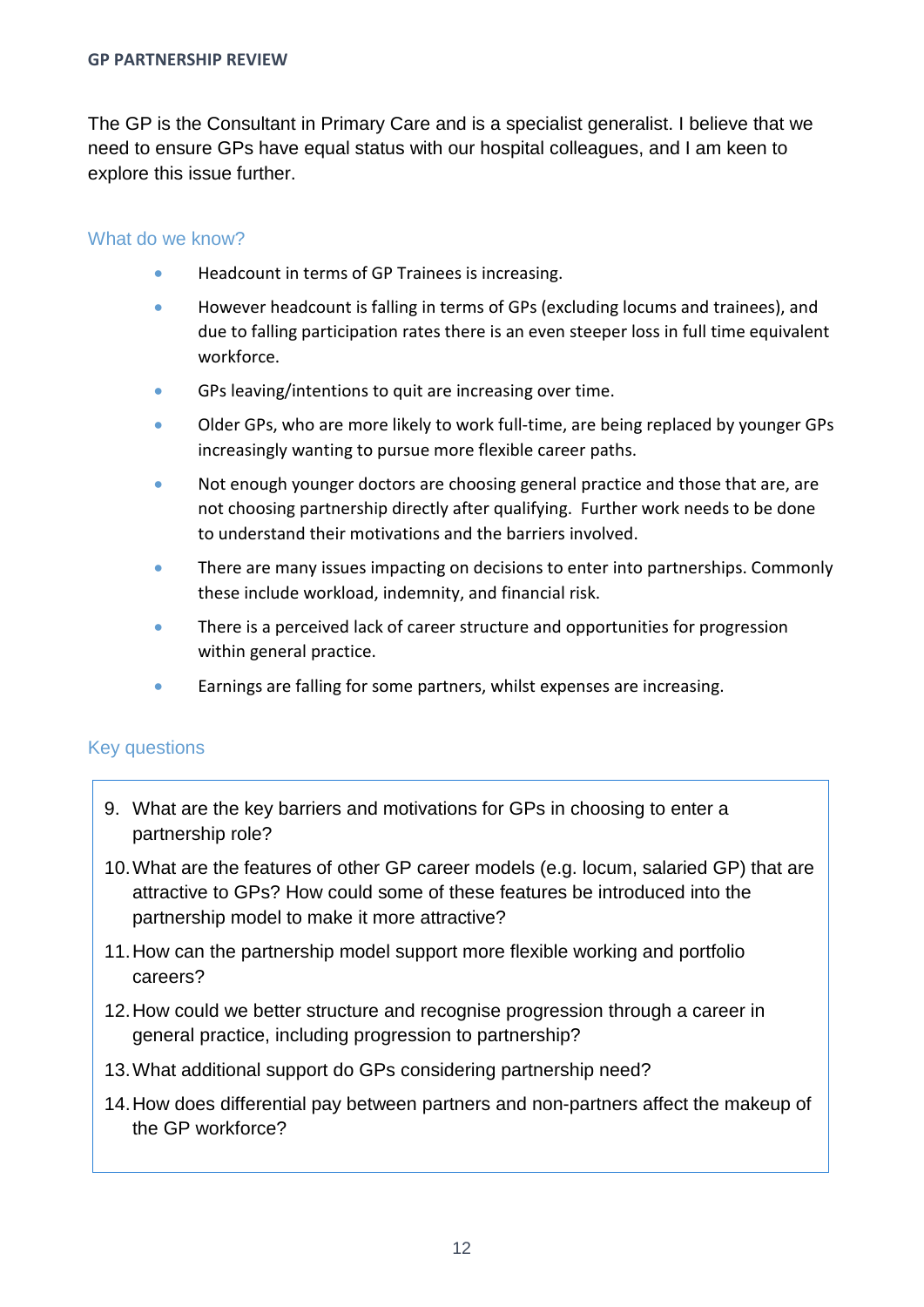## <span id="page-12-0"></span>The role of General Practice in the local healthcare system

#### View from the Chair

An important strength of general practice is our unique role within the community and the NHS. We are often the first point of contact within the health and care service for our population, and we care for our patients and often their families throughout their lives. We offer proactive public health advice, and direct and support patients in navigating an increasingly complex system. We bring together multi-disciplinary teams to support patient care.

However the local health economy is changing: we are seeing more new models of care, sustainability and transformation partnerships (STPs) continue to develop, and more integrated ways of working evolve. The traditional boundaries between primary, secondary and community care are blurring. More care is being delivered in the community and we need to make sure that general practice is front and centre in this changing environment.

Practices need to work together to enable patients to access a wider range of services, delivered through a multi-disciplinary team in a way that is only possible to deliver with a larger population. Delivering primary care services in the community at scale is not a new concept and has been trialled through initiatives such as the Primary Care Home and Primary Care Networks. Working at scale will enable us to expand capacity and develop a multi professional team supporting, and embedded in, local practices.

A key aspect of working at scale is access to data, either through shared patient records or through audit to promote high quality care and streamline ways of working.

It is my view that the partnership model will continue to be an important part of the local health economy, and our role within the community is perfectly placed to bring together wider teams and work at scale. However, we not only need practices to be stable and resilient; we also need to have community based care delivered at scale supporting individual practices and the natural communities of care.

#### What do we know?

- There is increasing recognition that general practice and primary care are key to the future sustainability of the wider system – general practice is seen as a key system leader, setting the direction for primary care locally and at a network level.
- Historically, primary care has received a lower rate of increase in funding compared to secondary care. However, the majority of patient contacts with the NHS take place outside of hospital.
- Increasingly, more complex care is being delivered in the community.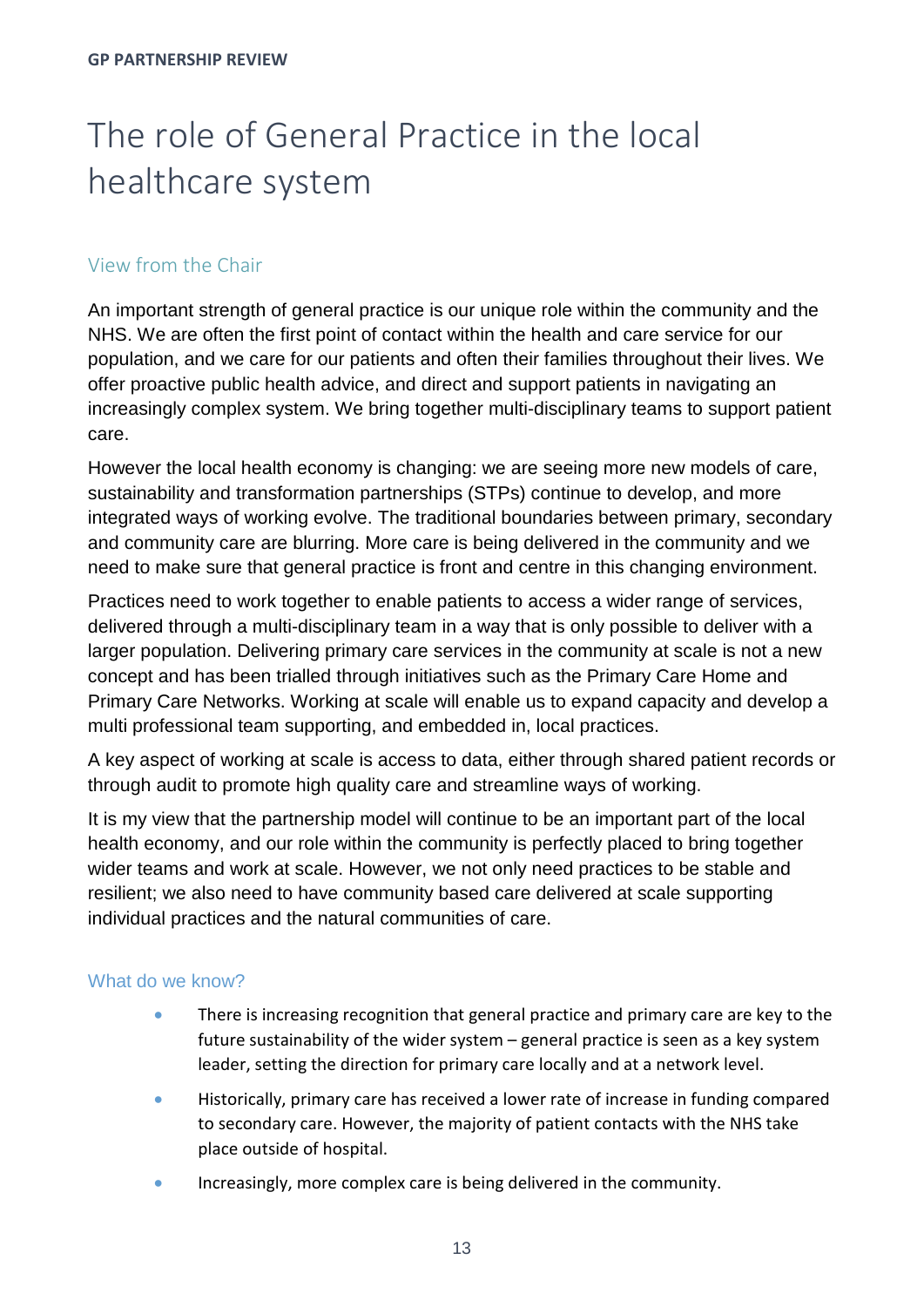- Community health services vary across the country and are also struggling to meet rising demand.
- Community nursing was more integrated with general practice 30 years ago than it is now.
- Pathways of care can be complex. Duplication and system complexity adds to workload pressures, and increasing bureaucracy.
- Health and social care is all too often delivered by organisations working in silos general practice, community nursing, social care, and hospitals.
- Where more coordinated working between primary care and secondary care occurs, there is an improvement in patient care and experience, and there can be a reduction in workload at a practice level.
- New clinical delivery models are needed to meet demand, altering the environment in which general practice operates and interacts with individuals, families and local communities.
- Many practices are already working together and at scale through a range of different models, including in networks and federations.
- General practice working together is demonstrating benefits, as is multi-disciplinary team working.
- There is considerable investment in new premises committed though the GPFV **[Estates Transformation and Technology Fund \(ETTF\).](http://www.england.nhs.uk/gp/gpfv/infrastructure/estates-technology/)** Xiii
- System duplication and lack of interoperable systems comes at a great financial cost to the NHS, General practice and patients

- 15.How can GP partnerships work more effectively with other professionals including pharmacists, nurse practitioners and others, to form more effective multidisciplinary teams?
- 16.How can partnerships support or hinder greater collaboration between primary, community and secondary care?
- 17.How can we encourage and incentivise further working at scale and closer working between practices?
- 18.How do we support general practice to collaborate with other out of hospital services, including community health services and community pharmacy?
- 19.How do we encourage GPs to take up health system leadership roles, within their local communities and at wider levels?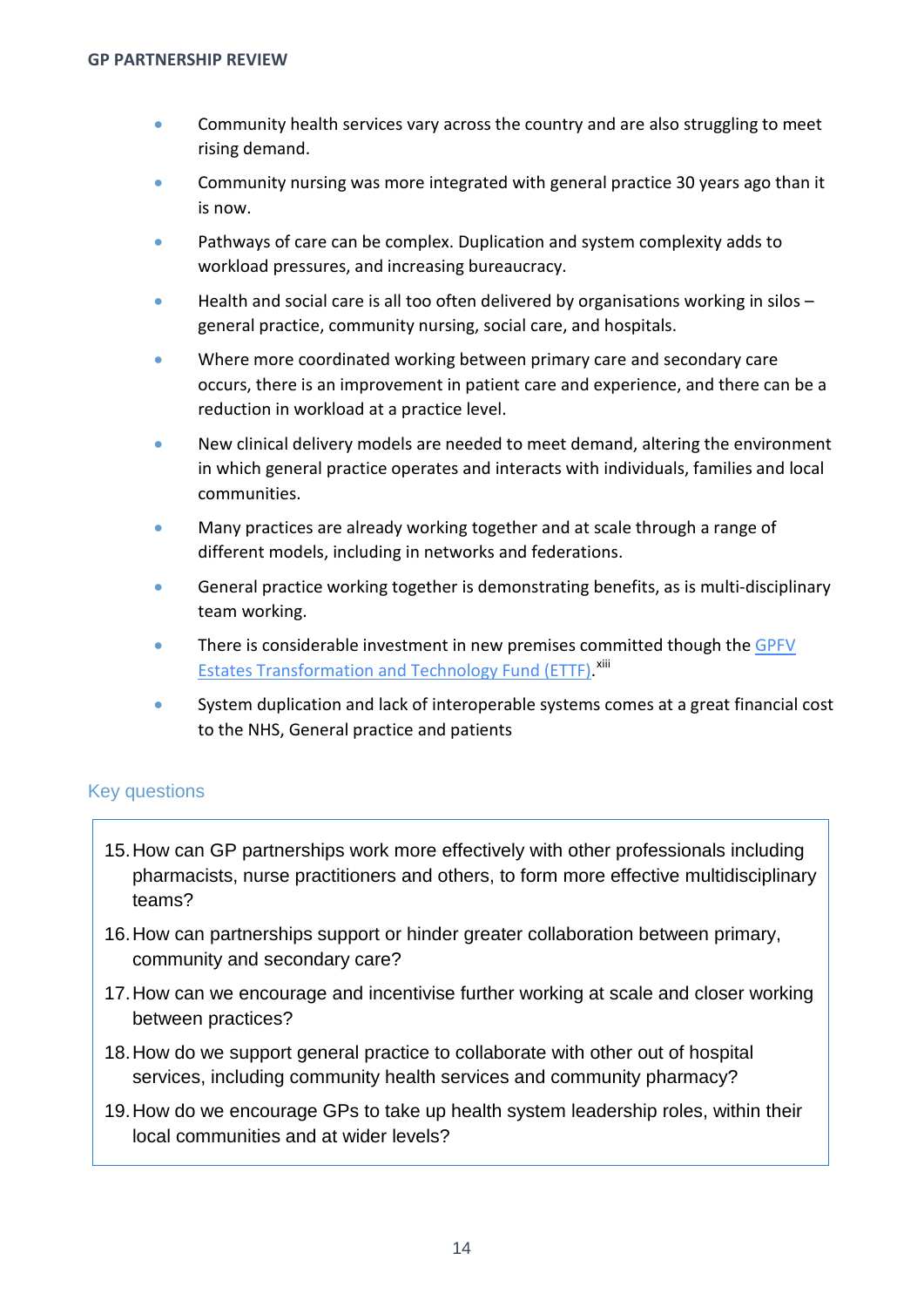### <span id="page-14-0"></span>Business Model of General Practice

#### View from the Chair

I believe that the Independent Contractor status of general practice is the foundation of the core strengths of general practice. Although we are independent, we are an integral part of the NHS.

Our unique position within the health service provides us with the autonomy and freedom to innovate, alongside our ability to deliver person-centred holistic care based in the communities to whom we are accountable.

Our business model means that partners, and often salaried GPs, have a direct role in the way their practice is run and in delivering services in the most efficient and effective way. As a small business, services can quickly adapt to suit the needs of the local population. However this business model comes with its risks as well as rewards; for example, the burden of holding a large mortgage, employing large numbers of staff and personal financial risk and liability. I am concerned that, for those considering becoming partners either now or in the future years of their career, the risk outweighs the rewards of the job.

One of the key risks in entering into a partnership is related to premises. In the past buying into the practice premises was considered a good investment; however, this is no longer always the case. Taking on responsibility and liability for a building for up to 20 years, often without adequate safeguards if you decide to leave the partnership, your contract is terminated or if a 'last person standing' situation occurs, can mean partners carry unlimited financial risk.

Those who are training to be GPs spend most of their time in general practice preparing for the Applied Knowledge Test (AKT) and the Clinical Skill Assessment (CSA) and spend very little time learning about leadership, the management of a practice and business skills including HR and finance. Therefore, many GP trainees feel ill-equipped to enter into a partnership until later in their career. I believe this is an important consideration when we are discussing why younger GPs are not applying to become partners.

#### What do we know?

- GPs often hold unlimited personal risk as a partner of their practice. In the past this risk was not considered to be great but this has now become a barrier to many GPs considering becoming a partner in a practice. This is compounded by the legislation that prevents Limited Liability Partnerships from holding General Medical Services (GMS) and Personal Medical Services (PMS) contracts.
- Buying into a partnership and premises for young GPs with increasing financial commitments, the stretch of taking out a mortgage to buy-in to the practice premises, with the risk this entails, is often considered too great.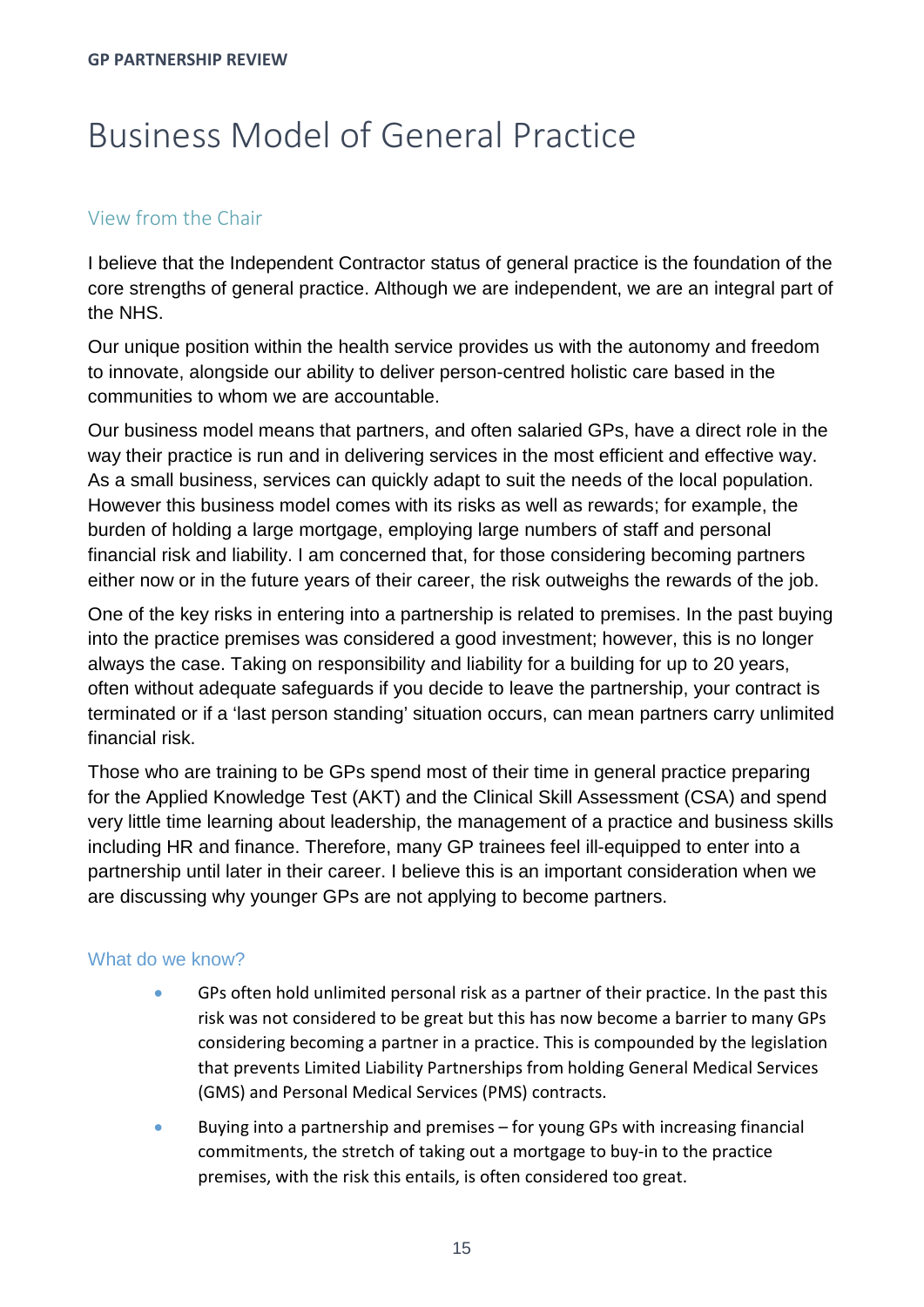- We have seen a number of practices where partners have left and have by necessity been replaced by salaried GPs which means that the ownership and risk of the associated liabilities (for example, for premises and employees) lies with fewer and fewer GP partners – this situation is commonly referred to as 'last person standing'.
- Uncertainty around the shape of general practice means that some younger GPs are not prepared to be signatories to a 20 year lease with the liabilities that are associated with this.

- 20.Why is there currently a barrier to a practice contract (GMS or PMS) being held by a Limited Liability Partnership (LLP)?
- 21.What other business models exist that GP partnerships could take the form of?
- 22.Is there a way to limit the risk to partnerships holding a long term lease? How can the risk of owning a practice building be reduced?
- 23.How can we reduce the personal risk of employing staff, vicarious liability, and personal name and shaming of a GP (rather than the organisation as would happen with a hospital) following adverse Care Quality Commission (CQC) reports or other incidents?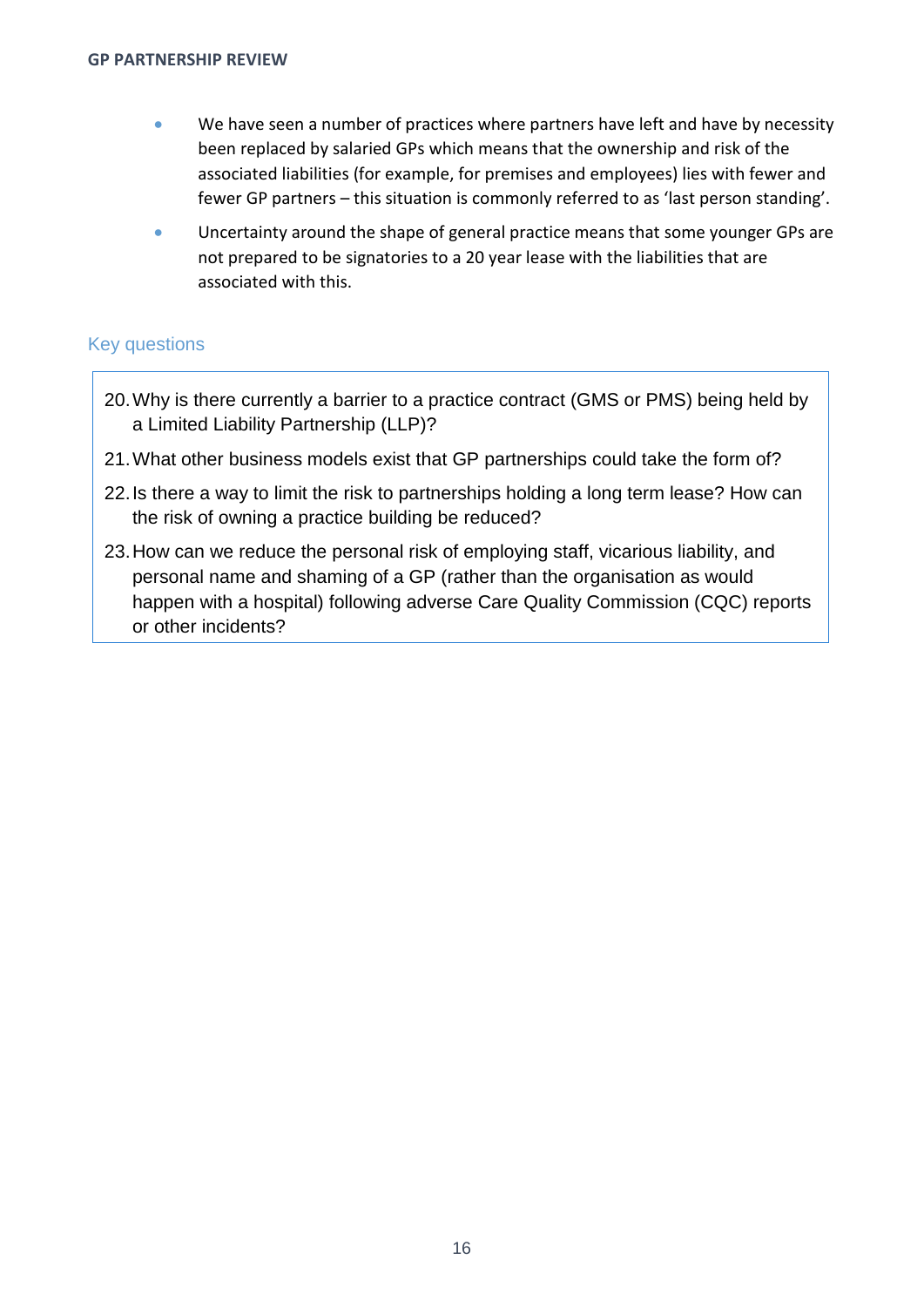### <span id="page-16-0"></span>Next Steps

Over the next couple of months I will be travelling around the country meeting GPs and front line staff, practice managers, patients and others, to seek their opinions and collect views on what works and what doesn't work. We have established a reference group with wide representation from stakeholders with an interest in general practice and the future of the partnership model, to inform the development of the recommendations.

Key to the review will be gathering information and insight in relation to these early lines of enquiry, both on a local and national scale so we can develop solutions that will be applicable to all. I am keen to take an in depth look at the commonly raised issues and anecdotes, and do a bit of myth busting where the perceived issues with the partnership model are not borne out by the evidence.

The review will look at these key themes and any other issues that are raised during the course of our information gathering. We will then look to explore potential solutions to these problems and seek consensus on these priorities for action.

I will be publishing an interim report in the Autumn, and will report back to Jeremy Hunt, Secretary of State for Health and Social Care, and to Simon Stevens, Chief Executive of NHS England, at the end of the year.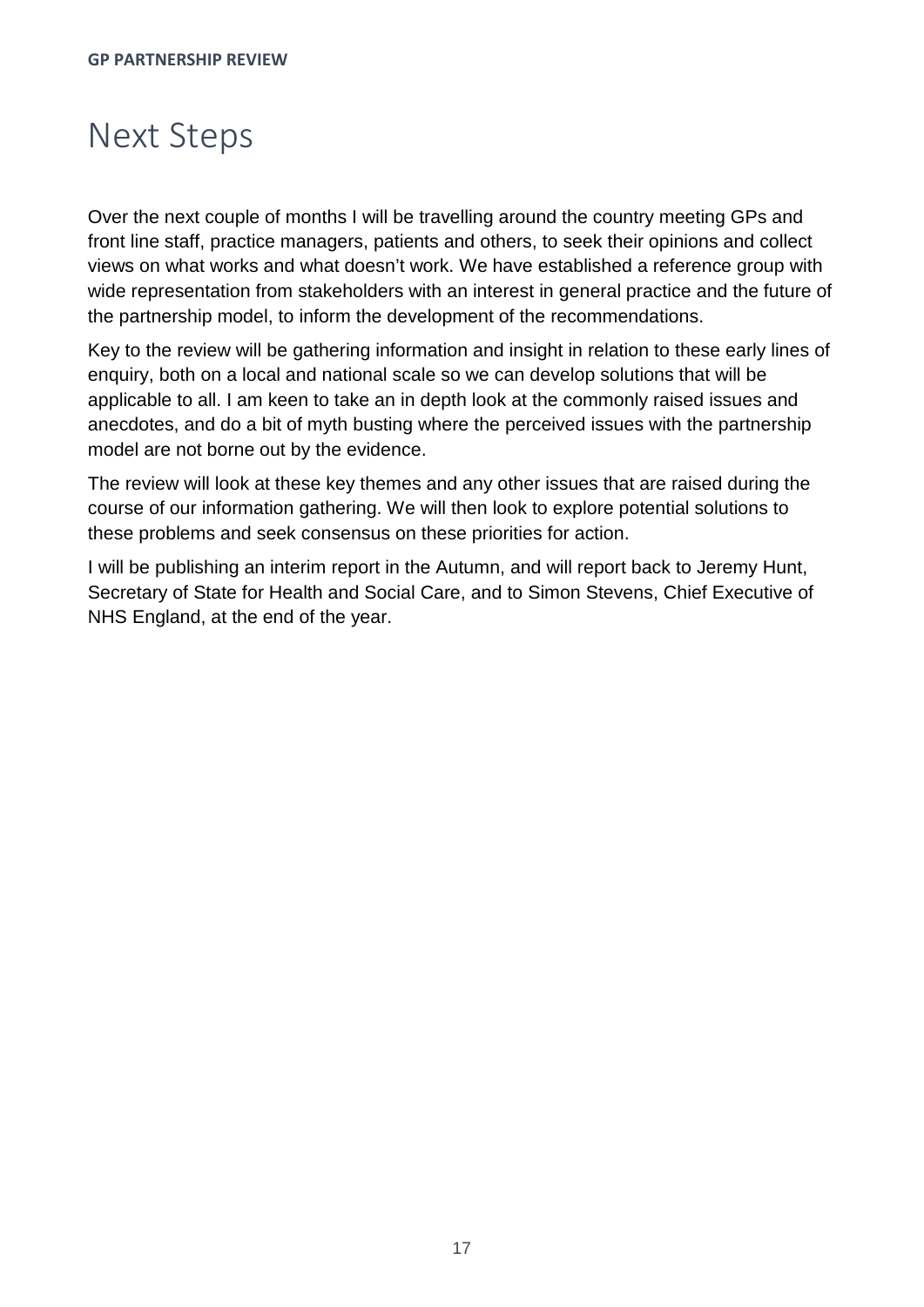### <span id="page-17-0"></span>How to contact us

We welcome contributions from any interested party. You can email Nigel and the review team at: [GPPartnershipReview@dh.gsi.gov.uk](mailto:GPPartnershipReview@dh.gsi.gov.uk)

For regular progress updates, Nigel will be blogging at key points throughout the review – please see <https://www.wessexlmcs.com/gppartnershipreview>

We will be holding webinars, where you can feed in your views and hear about our progress. Details will be publicised through Local Medical Committees or our partners to the review (RCGP, GPC, DHSC, NHS England).

Follow us on Twitter @gppartnershipr1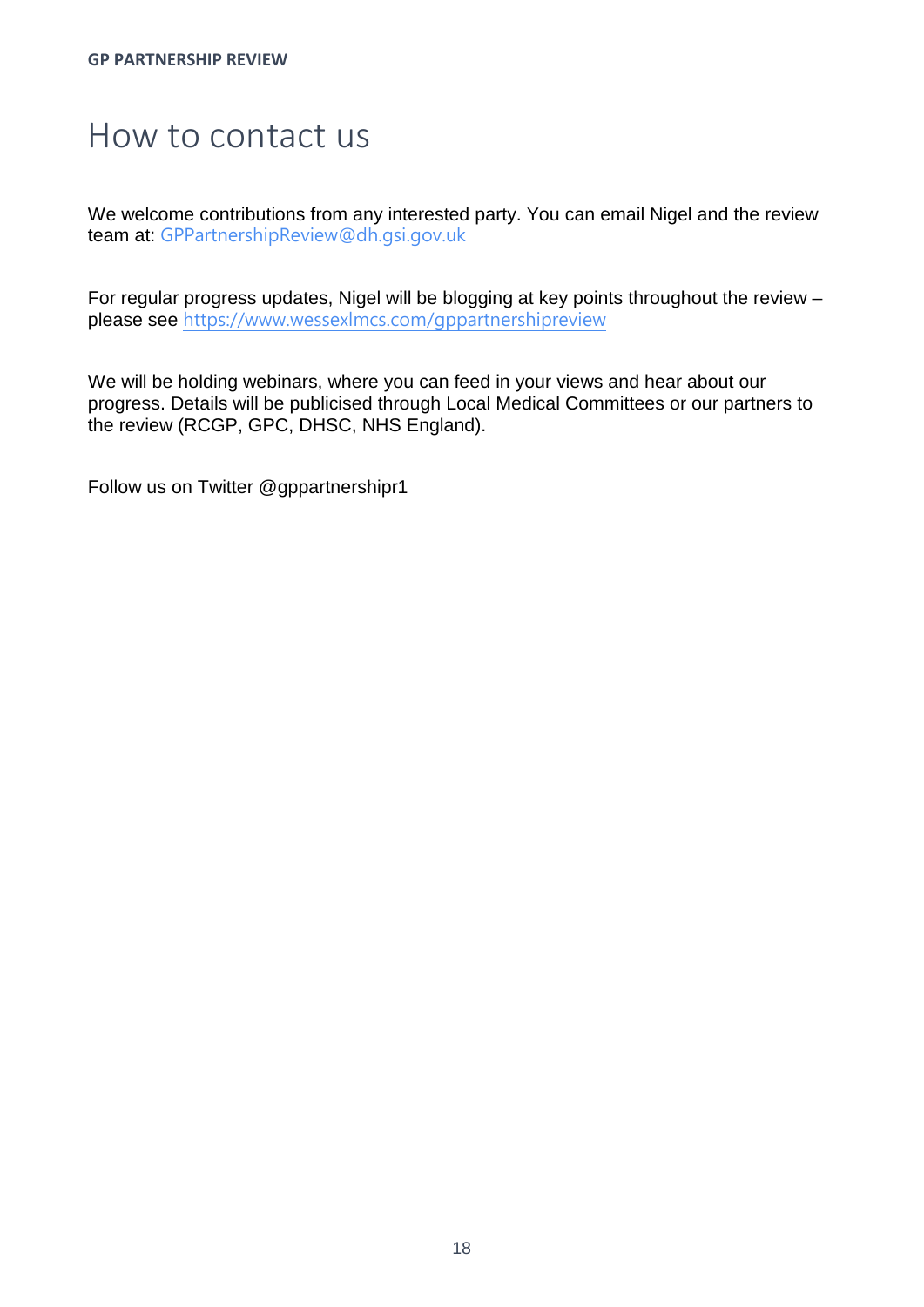### <span id="page-18-0"></span>Annex 1: Terms of Reference

I have been asked to consider, and where appropriate, make recommendations in the following areas:

- The challenges currently facing partnerships within the context of general practice and the wider NHS and social care, and how the current model of service delivery meets or exacerbates these.
- The benefits and shortcomings of the partnership model for patients, the population, partners, salaried GPs, locum GPs, broader practice staff (practice nurses etc.) and the wider NHS.
- Drawing on 1) and 2), consider how best to reinvigorate the partnership model to equip it to help the transformation of general practice, benefitting patients and staff including GPs.

<span id="page-18-1"></span>I will submit my findings to the Secretary of State for Health and Social Care and the Chief Executive of NHS England, providing interim conclusions in the Autumn 2018 and a final report at the end of 2018.